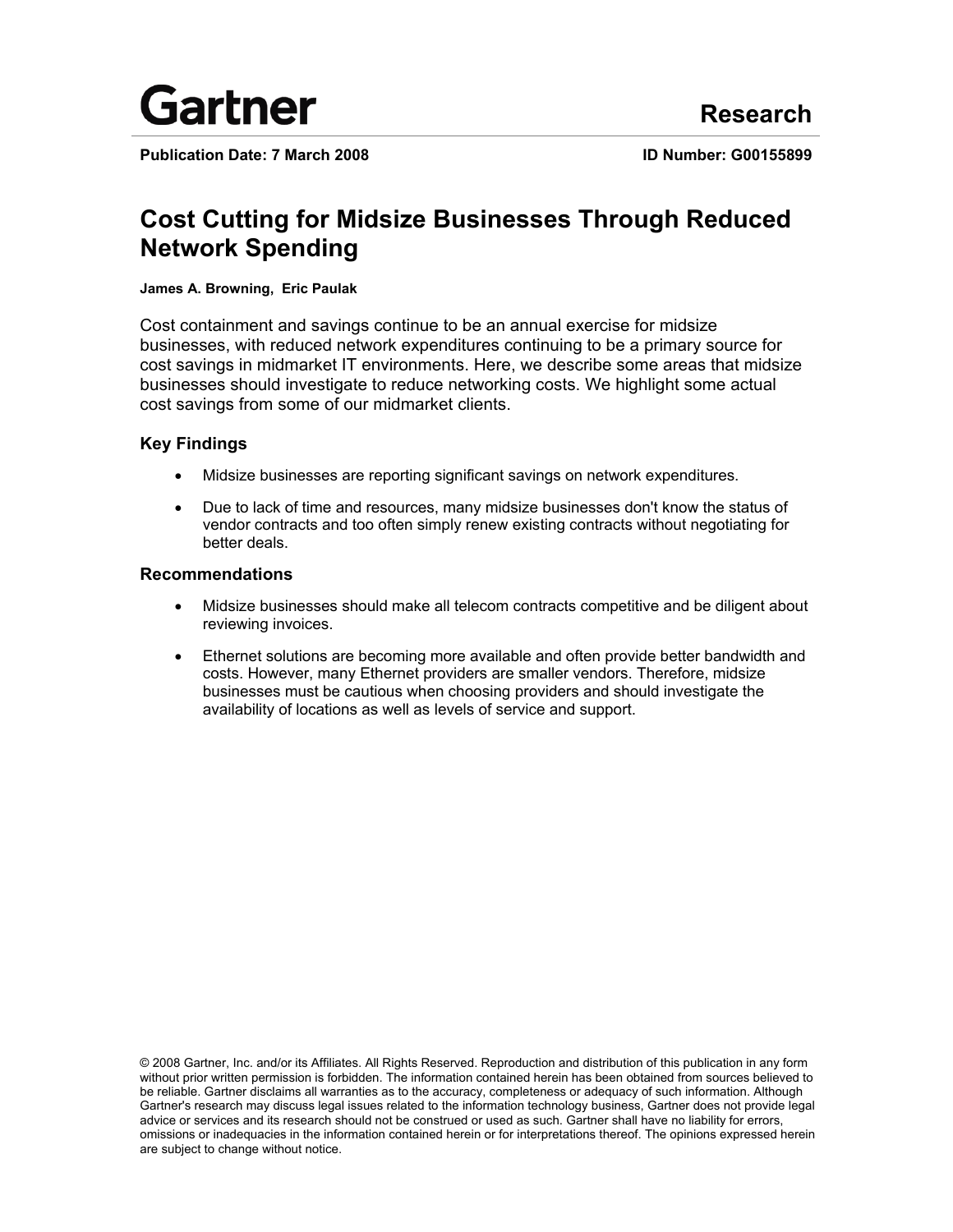## **Upgrade WAN Links**

Many midsize businesses continue to be intrigued by the cost savings associated with running their networks over an Internet backbone. Many Internet Protocol (IP) data services are just cheaper than legacy data services such as frame relay. At the same time, by merging their legacy access lines to IP, companies can eliminate the need for separate voice and data access lines, thus saving even more money. IP virtual private networks (VPNs) have proven viable for running noncritical applications; however, consideration should be made about running sensitive corporate applications on a shared public network. In those cases, midsize businesses should consider using a network with guaranteed service levels (for example, Multiprotocol Label Switching [MPLS]) for mission-critical traffic.

Some examples of actual cost savings from midmarket enterprises:

- A midmarket furniture company with multiple locations that include factories, showrooms and warehouses transitioned its WAN from frame relay to broadband VPNs. The company has cut its WAN costs by about 30% and has saved approximately \$125,000.
- A midsize county government entity recently migrated its frame relay network connections to DSL services, saving \$2,000 per year per site. Frame relay costs ranged between \$200 and \$600 per month per circuit, compared to the DSL costs of \$62 per month.

## **Make Networking Contracts Competitive**

Simply put, the largest telecom providers are more expensive than most other providers. While they dominate about 60% of the fixed voice and data market in the U.S., it does not mean they are the best or most appropriate to use. Smaller telecom providers offer some very good services and competitive rates, and should be considered by midsize businesses. We have found that enterprises that just renew their contracts without getting quotes from other vendors do not get deals as good as enterprises that make their contracts competitive. The differential is often as high as 15%. However, enterprises should calculate the cost of the transition to determine whether they'll save money by switching providers. Even if midsize enterprises don't want to switch providers, they should go through a competitive bid to gain some of these savings.

Some examples of actual cost savings from midmarket companies:

- A company in the food services industry decided to negotiate with a few smaller telecom providers that were eager for its business. The focus was not just on local and longdistance services, but also on services such as voice over IP (VoIP) and fiber optics. The company decided to migrate some of its services to Paetec, a telecom provider in Rochester, New York. The initial migration to Paetec for local and long distance saved the company approximately \$30,000 annually. The company has also recognized additional savings by migrating from T1 circuits to fiber links. Fiber-based services can be exponentially cheaper than copper-based technologies. Therefore, we recommend that any companies that are in buildings that have fiber connected to them should migrate to fiber-based access once they reach a need for 10 Mbps or faster. It will be cheaper and typically more reliable than copper.
- A healthcare company was able to reduce its phone costs from \$45,000 to \$23,000 per month by making the renewal open to multiple telecom carriers.

Publication Date: 7 March 2008/ID Number: G00155899 Page 2 of 5

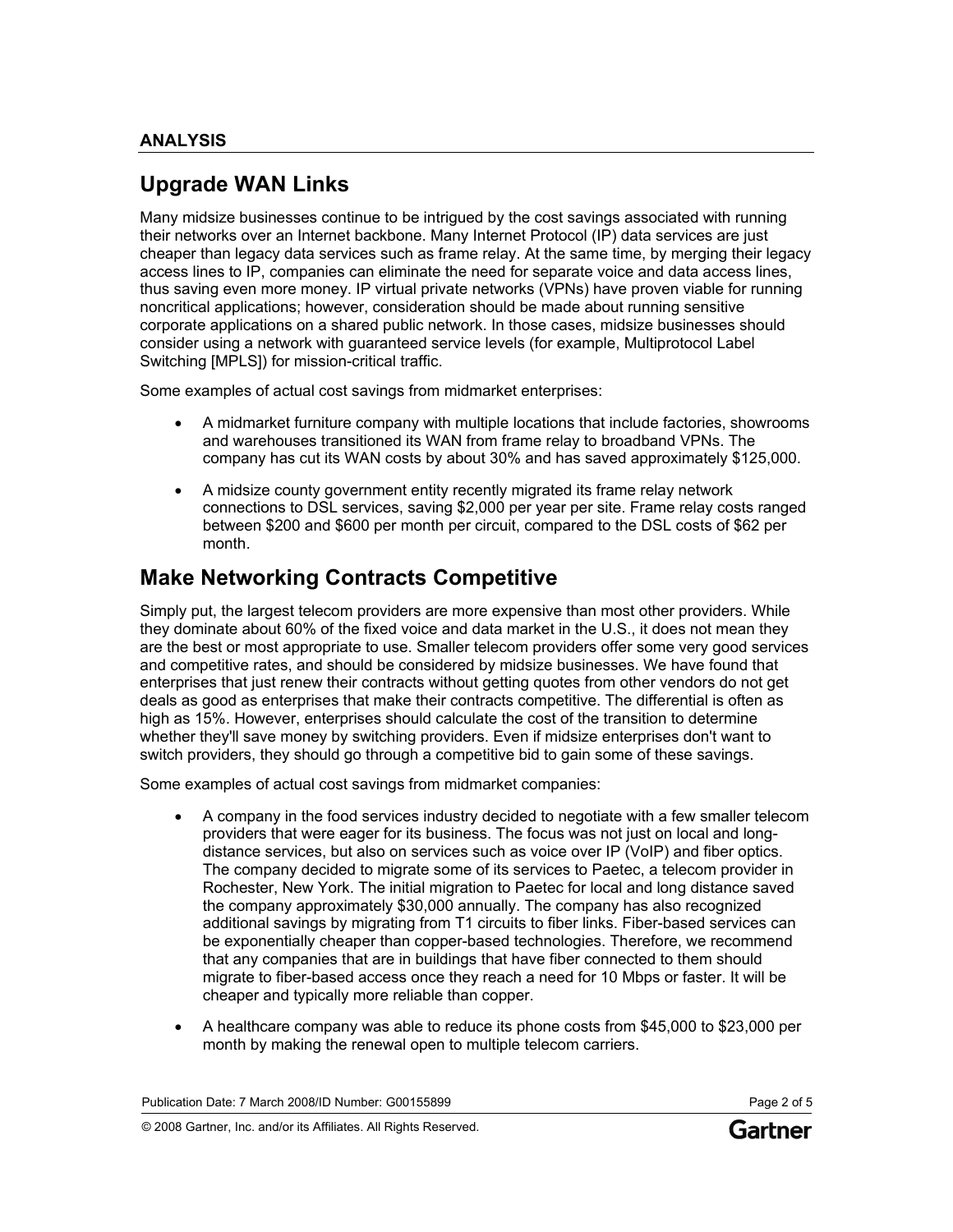## **Review Telecommunications Bills Regularly**

Telecom bills for voice and data are often riddled with errors. We have found that it is not unusual for a company to overpay by up to 10% each month. The most common problems are circuits that have been disconnected, but continue to be billed, and invoices that do not reflect new, lower rates. Midsize businesses must manage telecom expenses, rather than continue to ignore issues and overpay bills.

There are two types of external service providers that will audit telecom services and bills. There is one class of providers that looks for billing errors on a one-time basis. These types of audits are usually based on a contingency fee of up to 50% of the errors fixed. The other type of provider, known as a telecom expense management (TEM) provider, consolidates and reviews bills on an ongoing basis. It also charges fees based on a percentage, usually around 5% to 15% of the total cost of the telecom services. These companies can help by consolidating the bills and providing ongoing vendor management that many midsize businesses can't support due to limited staff and skills.

For example, a midsize bank recently used a telecommunications consulting company to conduct an audit of all its telecommunication expenses. The engagement resulted in a savings of approximately \$30,000 annually. Some of the savings came from misbillings, in which the bank was getting charged for direct inward dialing lines as though they were POTS (plain old telephone service) lines. The consulting company also found circuits that had been canceled, but were still being billed, and phone lines that were no longer in use.

# **Migrate to VoIP**

Traditional circuit-switched voice networks assign bandwidth of 64 Kbps for every voice circuit. So, with a typical T1 access line of 1.54 Mbps, the customer can have 24 voice circuits. By combining voice and data in an IP network, an enterprise can compress voice messages to as low as 8 Kbps and use whatever bandwidth is available at the time. Instead of needing separate T1 circuits for voice and data, enterprises can get by with only one, saving an average of \$250 per month. By handling internal voice calls over the data network, enterprises can also reduce their voice expenses by about 10% by just removing internal voice calls from the public switched telephone network. However, IP telephony changes the nature of traffic over established data networks, and midsize businesses must be diligent in performing a network assessment to ensure the network is capable of supporting the voice traffic without affecting established realtime traffic.

For example, a multisite midsize business deployed a VoIP system connected to its MPLS network. With free calls between sites, the least cost routing across the WAN, new rates for long distance and the elimination of more than 100 analog lines, the company has achieved a 40% reduction in telephone costs, which equates to about \$250,000 in savings per year. While we do not have details on the calling traffic patterns for this company, it is likely that a portion of these savings could have been recognized without the VoIP system deployment. The combination of the VoIP benefits, the declining cost of voice calls and the cancellation of dial-up lines that were no longer needed is most likely how it saved a significant portion of the \$250,000. This also shows how reviewing bills can save a lot money.

# **Implement Efficient Remote Access**

Many remote access strategies are still based on legacy dial-up access, yet as much as 90% of all remote access is now done through broadband access services. If a company were to centrally buy these broadband services and have them directly billed to the company, it could save an average of 60% off the one-off costs of each employee paying for remote access on the

Publication Date: 7 March 2008/ID Number: G00155899 Page 3 of 5

© 2008 Gartner, Inc. and/or its Affiliates. All Rights Reserved.

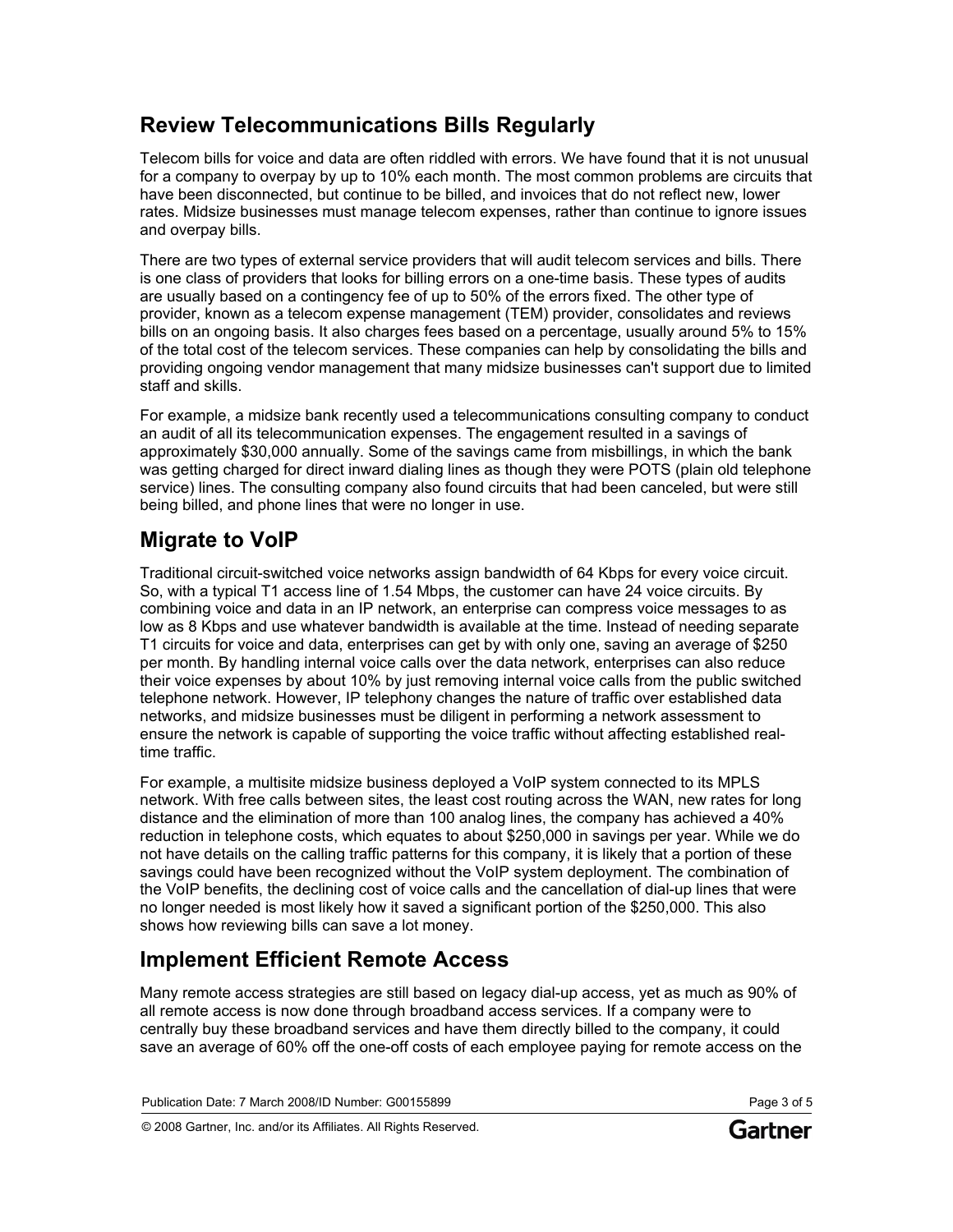road (for example, a Wi-Fi hot spot in an airport). Most companies have not subscribed to these types of aggregated remote access services because they have no idea how much they spend on remote access; these costs usually are buried within expense reports. The first step in controlling these costs is to track them.

The consolidation of wireless devices and contracts with wireless providers can save a minimum of 15% off of what individuals would pay by themselves. Buying in volume through a corporate plan can also save on the cost of handsets.

Some examples of actual cost savings from midmarket companies:

- A healthcare company discovered it was paying approximately \$6,500 for more than 300 legacy dial-up accounts that had been used in the past for remote access. During a recent audit, the company found that only five employees were still using this service. The company decided to deploy iPass as a remote access solution. The company has cited an improvement in remote user accessibility to the Internet through hot spots, hotels and airports, while also saving approximately \$48,000 per year.
- One company cited a savings of 30% per month, which resulted in a \$5,000 annual cost savings by consolidating its wireless business services for all cell phones and PDAs from various providers to a single wireless provider.

Publication Date: 7 March 2008/ID Number: G00155899 Page 4 of 5